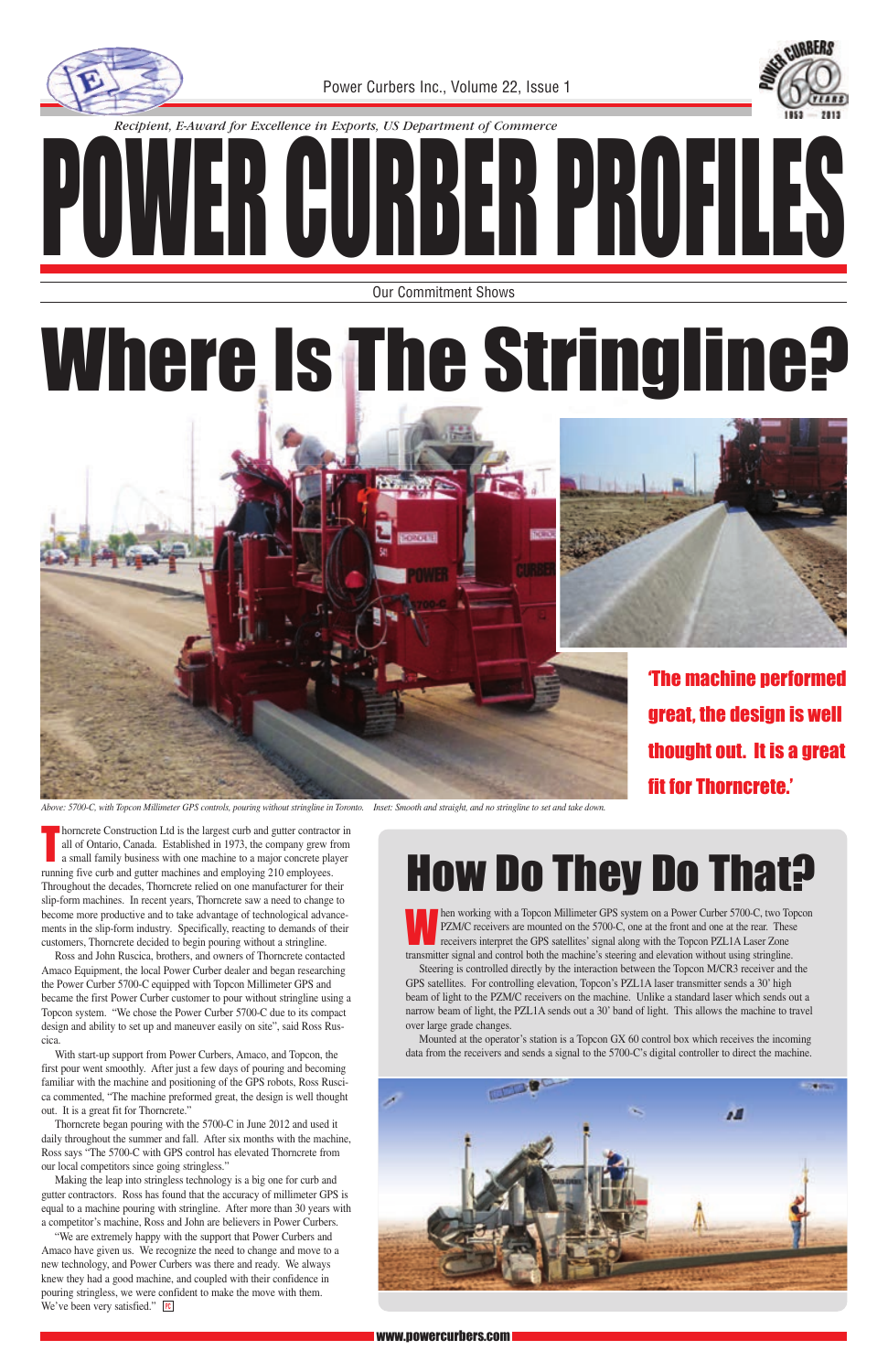

Page 2

www.powercurbers.com

Power Curbers, Inc. PO Box 1639 Salisbury, NC USA 28145-1639 704-636-5871 Page 2 Volume 22, Issue 1

C harlie Ewing, equipment operator for Curbs Etc of Smyrna, DE, has seen it all in over 20 years of Power Curbers' machines. Specializing in pouring curb, Curbs Etc's range of work has included sidewalk, traffic separator, and ditches. Recently they tackled one of their most challenging jobs at the Dover (DE) Transit Center. The design-build project, lead by R.E. Pierson Construction Co. of Woodstown, NJ, with input from Curbs Etc., required placing a continuous series of serpentine 90-degree curb at the Transit Center's bus arrival terminal. The purpose of the curb placed with such a severe radius, was to allow buses entering the facility to pull to the curb, unload and load passengers without leaving the curb or re-positioning the bus, and to pull away in one motion. Using hydraulic ramps the buses enable passengers to step onto the adjacent platform, easing the loading and unloading process, and allowing the buses to depart without hitting the curb or backing out.

Charlie gladly took on the challenge with his 5700-C. The rear grade sensor never left the stringline and the machine didn't have to be repositioned throughout the pour. He and his crew poured radius after radius, in and out, right down the line stopping the machine only briefly. Pouring the 2,000' section with the machine saved days of expensive formwork and kept the project on schedule. By pouring the 20" high, 8"wide curb at such a speed, other contractors were able to move in quickly to pave the parking lot immediately following the curb pour.

Curbs Etc. is a diversified contractor pouring a mix of both DOT and private jobs. A recent convenience store parking lot presented Charlie with 2.5' foot radiuses which he turned smoothly and with "no problems." According to Charlie it was just another in a long line of accomplishments for Curbs Etc. and their Power Curber 5700-C. **PC** 

#### He and his crew poured radius after radius, in and out, right down the line stopping the machine only briefly.





*Multiple radii poured with 5700-C on bus terminal job site in Dover, DE.*

*Finished project, and a job well done. Tight radii are all in a day's work with Curbs Etc's 5700-C.*

## Radius Work? No Problem!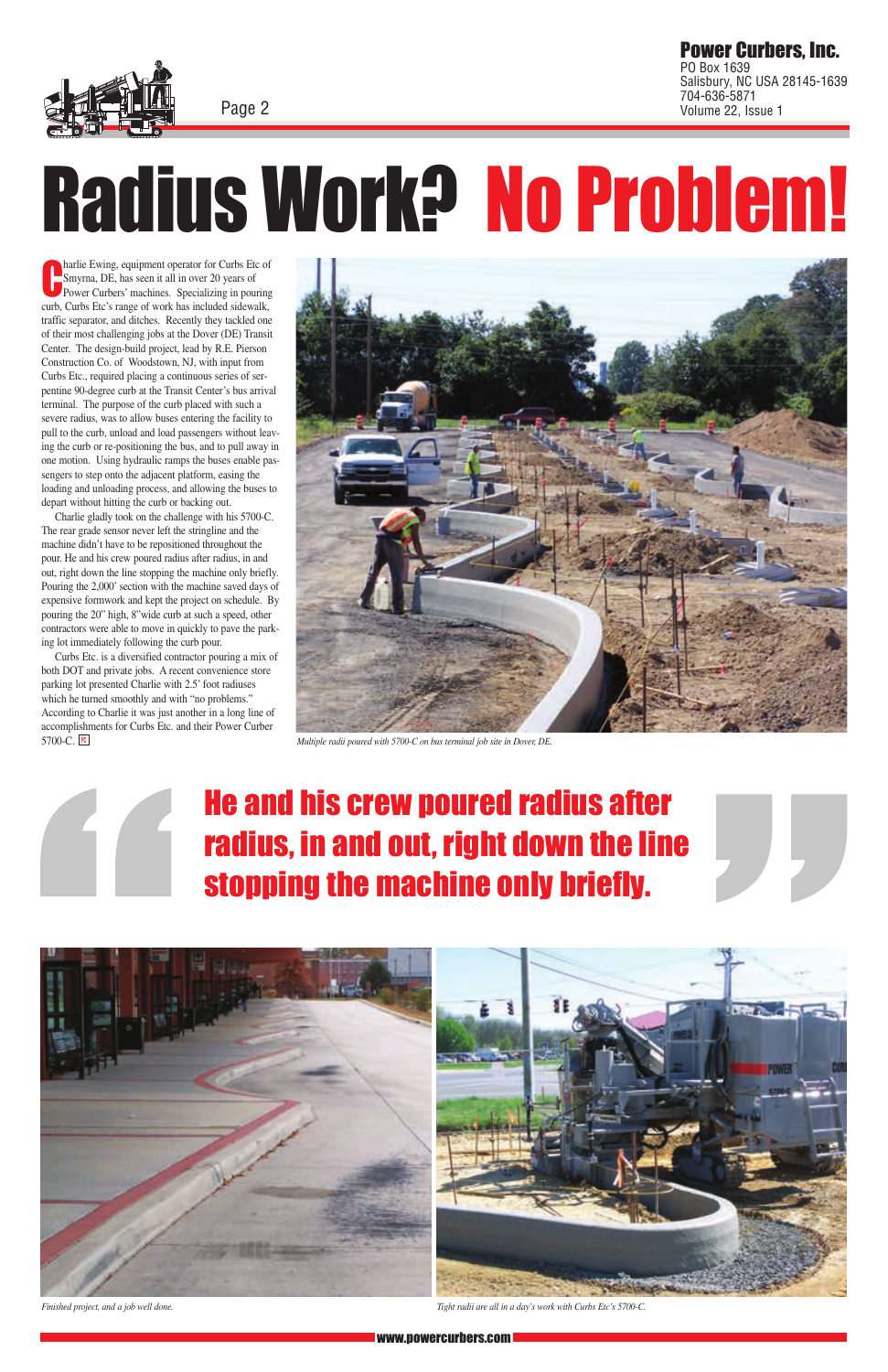

#### Natale Concrete Construction Expands Business



<u>"The ready mix</u> trucks had to get out of the way often, but having plenty of concrete let me **keep on pouring."** 

*Nick Natale's rebuilt 5700-Super-B is perfect for pouring in tight spaces.*

The hear about many interesting jobs our cus-<br>tomers perform during the course of a year.<br>don't often however get a chance to report tomers perform during the course of a year. We don't often however get a chance to report a story from as unique a place at the United States Coast Guard Academy. Founded in 1876 and located in New London, CT since 1910, the Academy's streets recently required major renovations. Like many rehab projects, the streets had to remain open for Academy traffic at all times. With only 300' (100m) sections open at a time, campus buildings crowding the streets, and both foot and vehicular traffic constantly passing, the job was a logistical nightmare and one few contractors would want to tackle.

A job as difficult as this one would be difficult for any curb professional, much less a contractor pouring his first job with a slip-form machine. Equipped with a reconditioned Power Curber 5700-*Super*-B, Nick Natale of Natale Concrete Construction took on the challenge and produced great results. He found the machine easy to operate and noted that its unobstructed visibility to the whole jobsite was critical in such a job. With limited space for the ready-mix trucks to operate and with the trucks having to keep the road clear, the 5700*Super*-B's auger conveyor with high capacity hopper let him pour more curb without a truck staying with the machine constantly as belt conveyors require. Nick

commented that "the ready mix trucks had to get out of the way often, but having plenty of concrete let me keep on pouring." Nick wasn't the only one impressed with how the machine handled the compact jobsite. One driver noted that with a competitive manufacturer's

**Ongratulations to Steve Beam and all his employees at Steve Beam Construction Inc., Fort Smith,**<br>AR on being selected as a finalist in Equipment World magazine's 2012 Contractor of the Year construction.<br>Lett. We were ple **AR on being selected as a finalist in Equipment World magazine's 2012 Contractor of the Year contest. We were pleased to see the company, which owns both a Power Curber 5700-***Super***-B and a Power Paver SF-3000 slip-form paver, recognized for their outstanding work and safety record. With permission from Equipment World, we've reprinted a few suggestions Steve made on how he's built such a successful company. The Power Paver SF-3000 is pictured in action on the Chad Colley Extension in Fort Smith where the machine paved 27' (8.1m) wide by 9" (22.5cm) deep with integral curb.** Don't be afraid to take work that is<br>1 out of your comfort zone.

machine with which he'd worked, he couldn't have fit the machine and truck into some of the tight spaces.

## FINALIST Contractor of the Year

As if the traffic and tight confines weren't enough, the 2,500' (800m) job required three different profiles – ribbon or header curb, 18" wide curb and gutter, and 24" rollover/mountable curb. Nick quickly found out why the machine came equipped with a Quick Connect mold mount and put it to good use frequently changing molds as he moved from section to section further saving time.

The job pushed Nick's patience as he juggled both jobsite logistics and learning to operate a new piece of equipment. Terry Duncan, Power Curbers' regional manager who trained Nick eliminated a lot of that stress. "Terry kept me calm through the whole process. With his experience he'd seen it all and solved every problem that came along."

Natale entered a curb market that has primarily been granite and pre-cast curb in the past. With the quality and production Natale's brought to the region with slipformed curb, we think he'll be quite busy, and jobsites in Connecticut are going to be ready for the asphalt to go in a lot more quickly. **PC** 

#### teve Beam's for Success



*An unusual sight for the typical job site.*



Complete the project on time and make sure the customer is happy – no matter what it costs. "It takes a while to get a good reputation, but it doesn't take long to get a bad one," he says. "Give customers more than they expect."

2

Find and keep good employees. "The employees are the ones who the customers see, not me sitting behind the desk," Beam says. "Find people who want the same things you do." 3